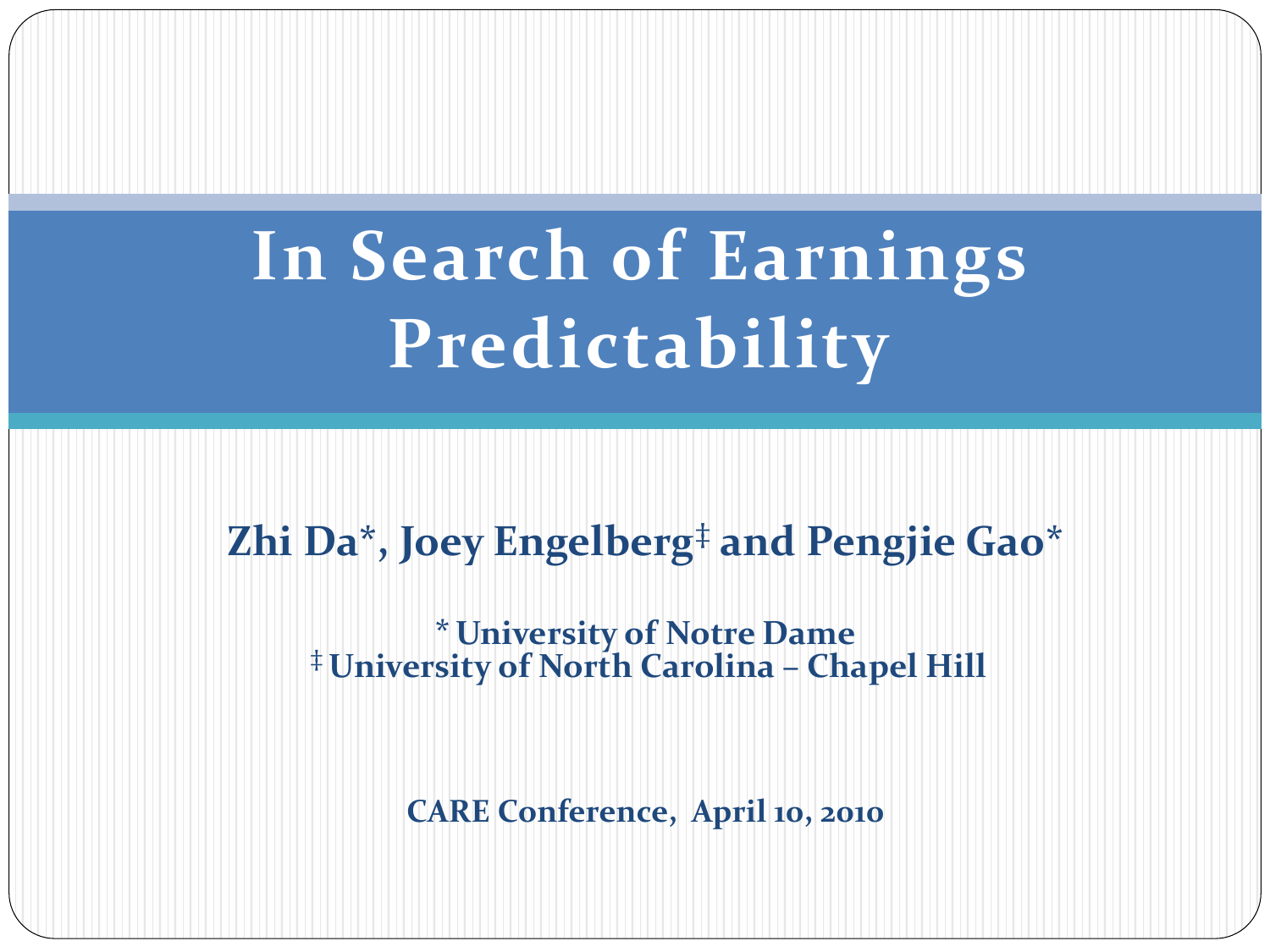### Motivation

- Search queries reveal the intentions of those who query
- According to Choi and Varian (2009) "query data may be correlated with the current level of economic activity in given industries and thus may be helpful in predicting the subsequent data releases."
	- Provide evidence that search volume can predict subsequent reports of home sales, automotive sales and tourism.
- Firms announce earnings four times a year with a lag
- Search data may be well-suited to predict well-suited to predict lagged releases of firm fundamentals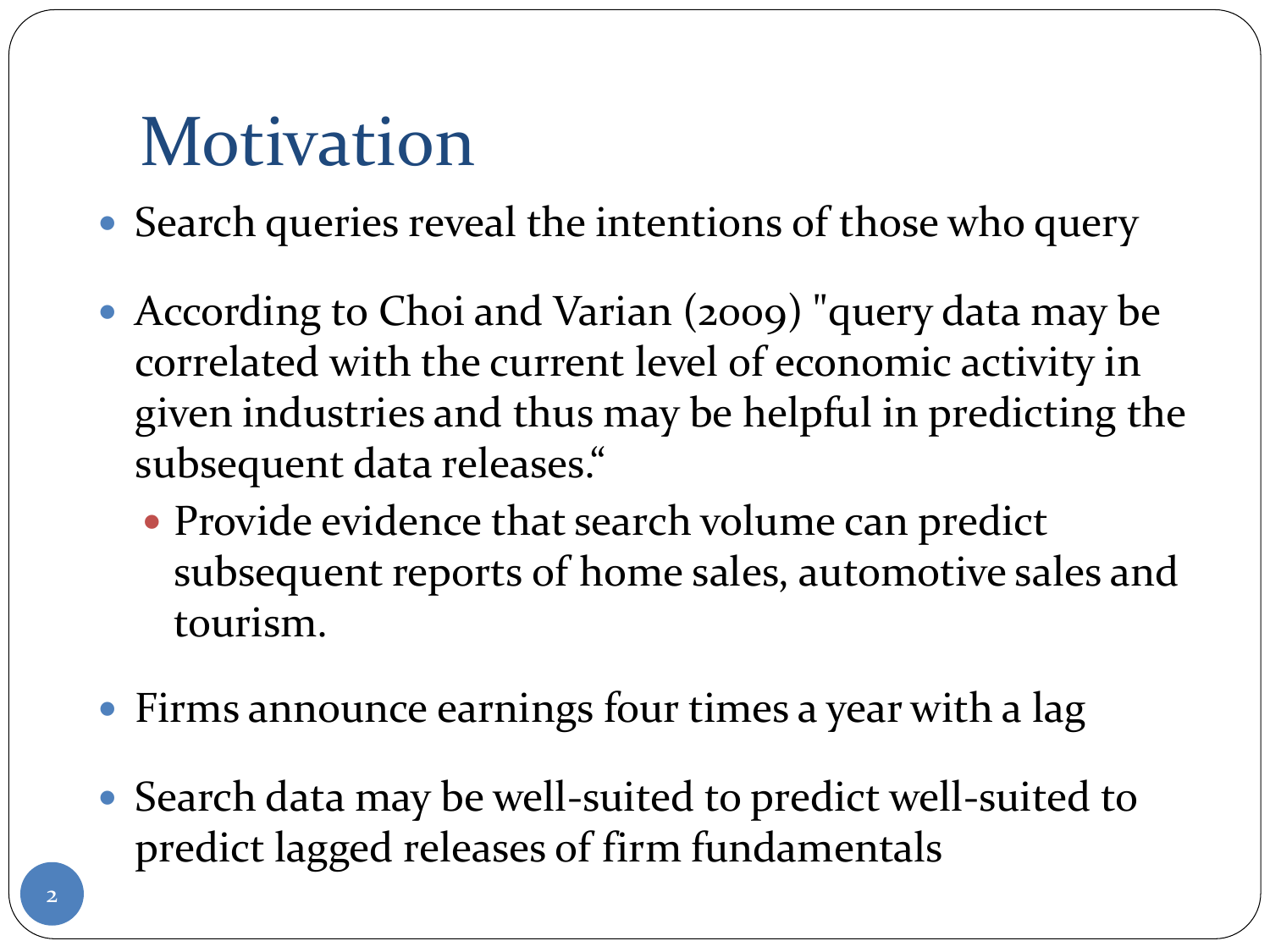# Summary

- The search volume index (SVI) of a firm's most popular product is strongly related to the revenue announced by the firm
	- Increases (decreases) in SVI strongly predicts positive (negative) revenue surprises for the firm on its announcement day
- This predictability extends to the standardized unexpected earnings (SUE) of the firm
- We also find that SVI innovations predict earnings surprise relative to the consensus analyst forecast (SAFE),
	- especially among firms with high information uncertainty (high forecast dispersion)
- SVI changes predict announcement-window returns, *even after controlling for contemporaneous revenue and earnings surprises*.
	- Suggests information contained in SVI is value-relevant and incremental to other fundamental information about the firm. <sup>3</sup>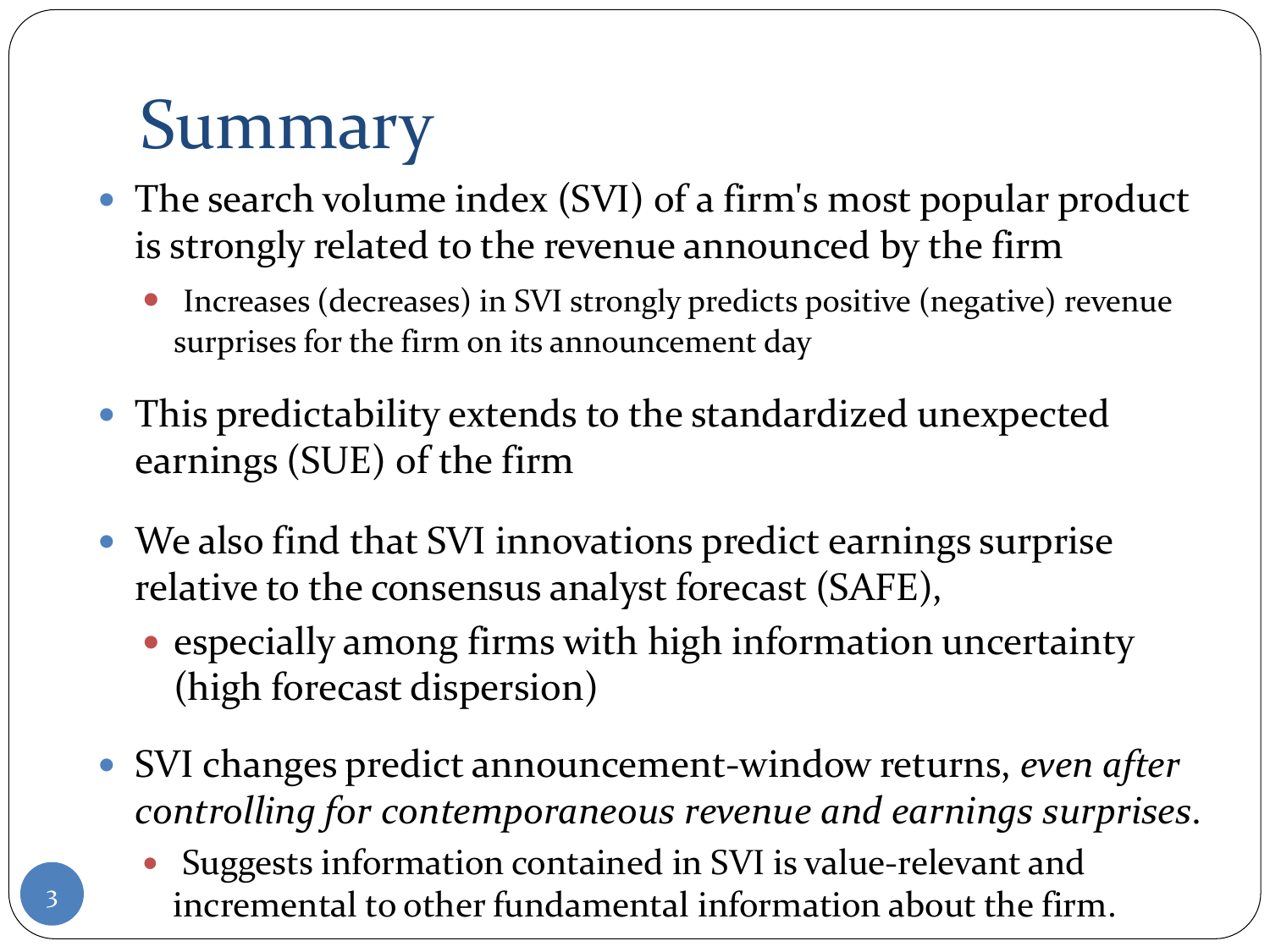# Contribution

- Most non-GAAP leading indicators come *from the firm*
	- Linguistic content of firm announcements (Demers and Vega ,2009; Feldman et al, 2009; Li 2006; Li 2008)
	- Firm patents (Deng, et al., 1999; Hall et al., 2000; Gu and Lev, 2002, 2004)
	- Vocal affect (Mayew and Venkatachalam, 2009)
	- Order backlogs (Rajgopal et al. (2003a))
	- Same-store sales growth rates (Yang, 2007)
	- ... and others!
- Our leading indicator comes *from the customers*
	- Available in real-time
	- Fewer concerns about bias and selective disclosure
	- May be especially useful when firms have little information
- Closest to ours: Trueman et al. (2001) and Rajgopal et al. (2003b)
	- Which look at web traffic and profitability among Internet firms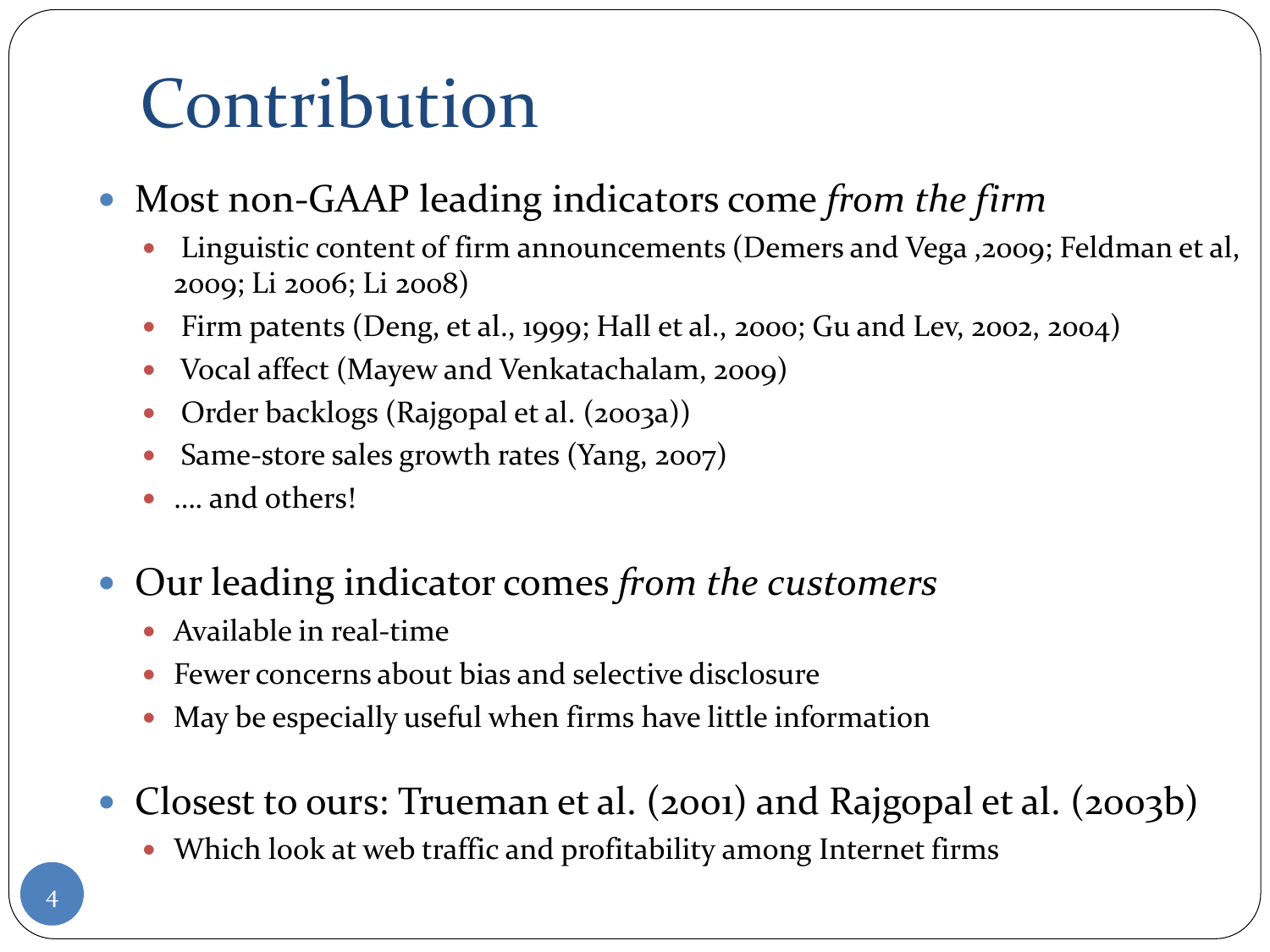### **Literature**

- Others have recognized the advantages of using search volume
	- Da, Engelberg and Gao (2009) examine search volume for stock tickers (e.g., "MSFT" and "APPL") as a predictor of retail demand for shares
	- Ginsberg et al. (2008) found that search data for forty-five terms related to influenza predicted flu outbreaks one to two weeks before Centers for Disease Control and Prevention (CDC ) reports

"*Harnessing the collective intelligence of millions of users, Google web search logs can provide one of the most timely, broad-reaching influenza monitoring systems available today*."

- **Ginsberg et al.** (2009)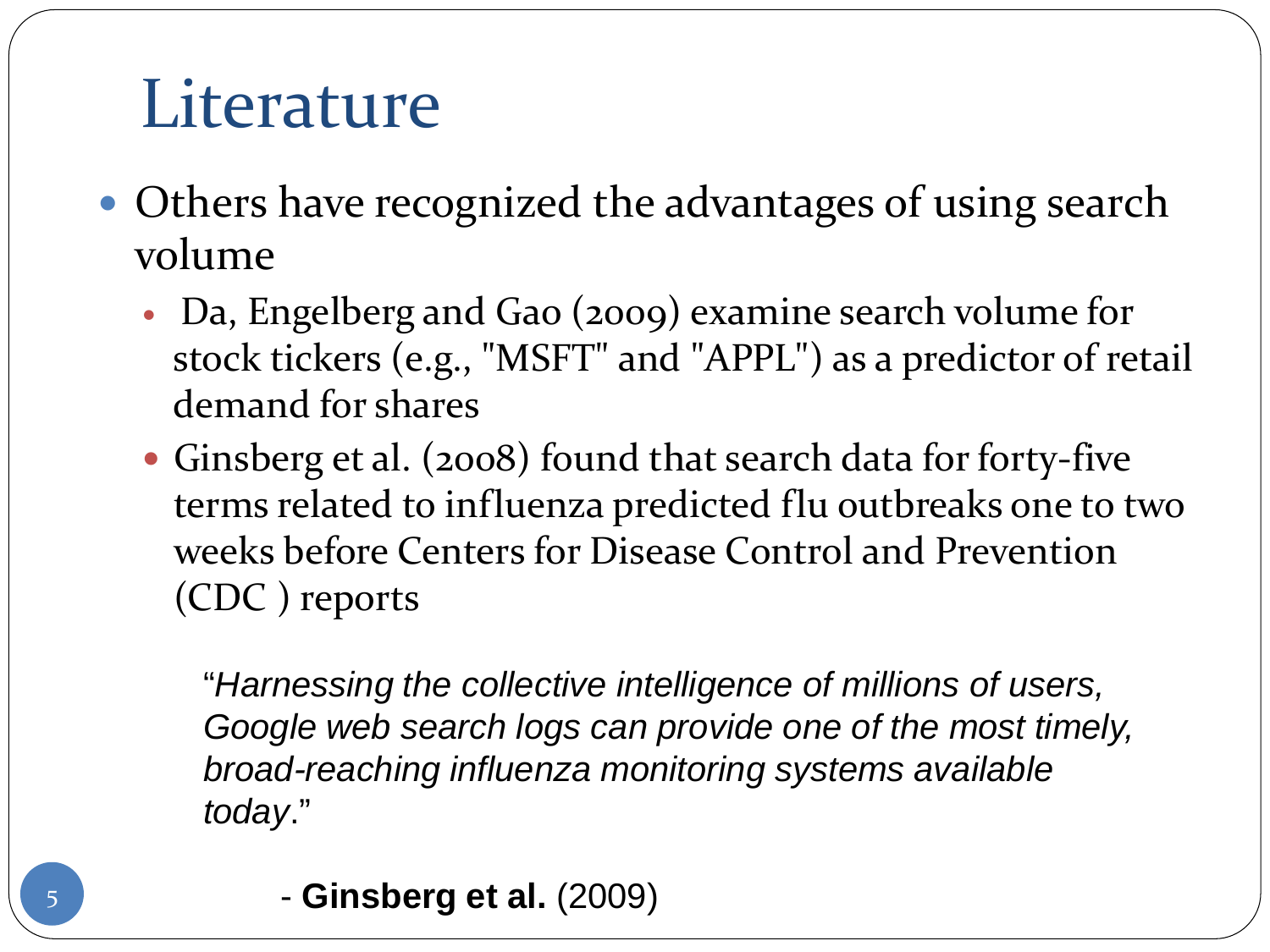#### What is Google's Search Volume Index (SVI)?

 Weekly volume of search for that term scaled by the time-series average

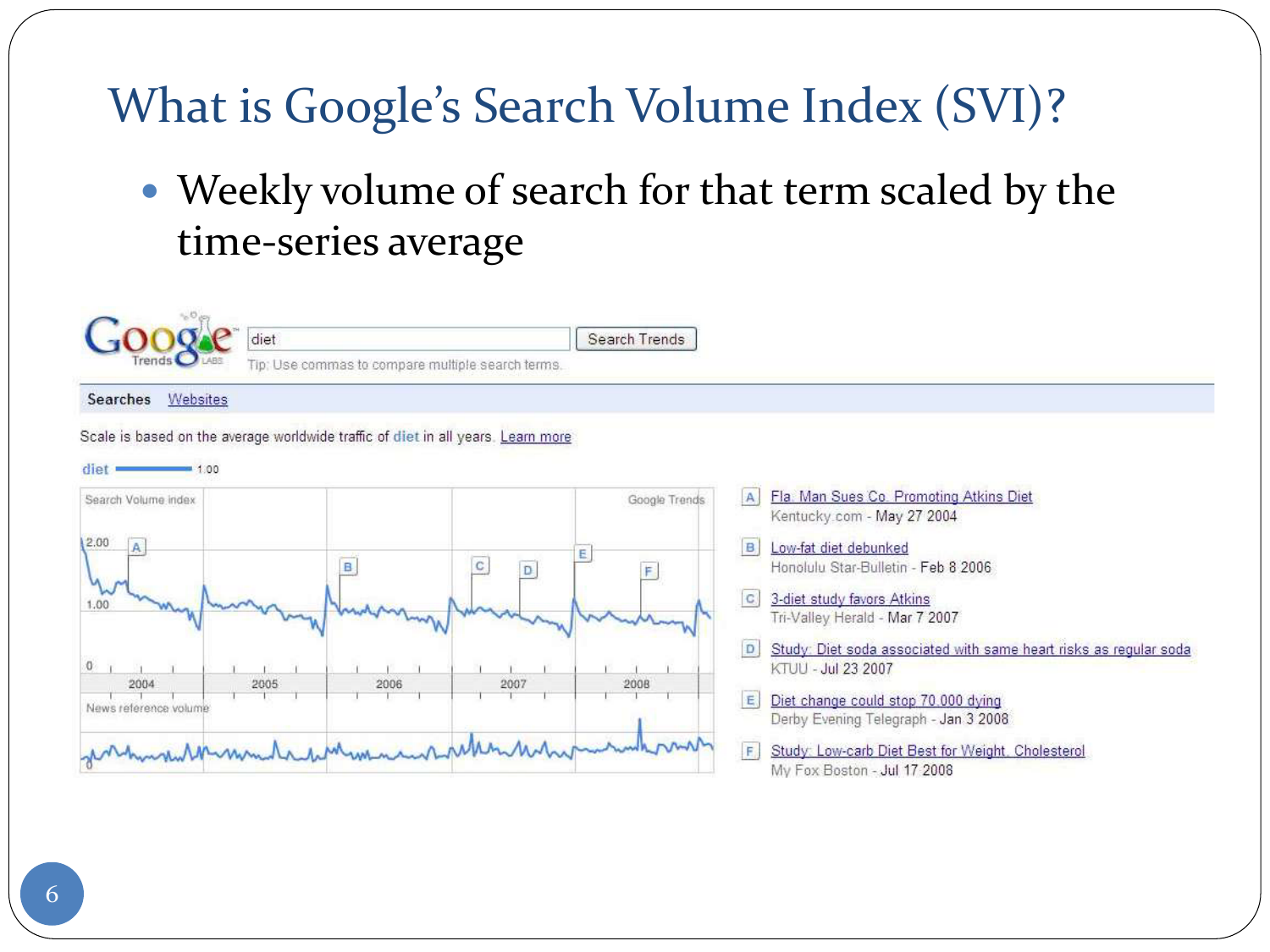# Search for Firm Products

- We gather data on firm products from Nielsen Media Research (NMR)
	- NMR provided to us a list of all firms which advertised a product on television during our time period of 2004 - 2008.
	- From this list of 9,764 unique firms, we hand-match the set of firms which are publicly traded - this results in a list of 865 firms
	- Unmatched firms are private firms (e.g., the Law Offices of James Sokolove; Empire Today and City Mattress) or non-profit organizations (e.g., Habitat for Humanity; the American Red Cross and the Public Broadcasting Service)
- These 865 firms are associated with 12,259 brand/products
	- Time Warner Inc. has 886 products in the database (magazines such as *People* to home videos such as seasons of *Friends* and the *West Wing*)
	- Lojack Inc. has one product the Lojack Security system.
	- 337 firms which only advertise one product according to NMR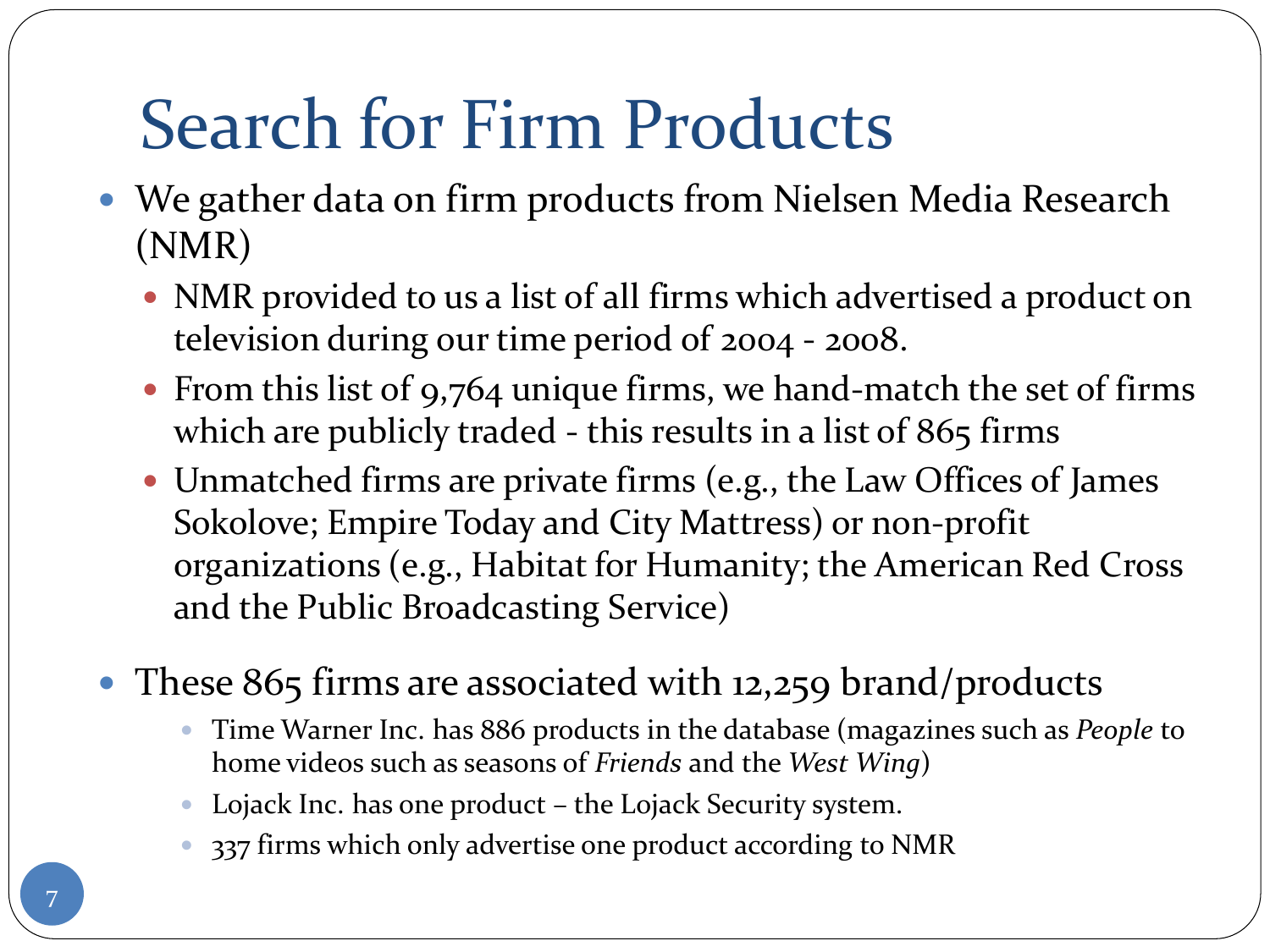# Search for Firm Products (cont'd)

- To make the data collection process manageable, we select each firm's most popular product according to NMR
- Next, we consider how these 865 products might be searched in Google
	- We do this by having two independent Ras report how they would search for each product
	- Where there are differences between the reports, we use Google Insights "related search" feature to determine which query is most common
- The resulting database is a list of firms and associated with search terms for its most popular product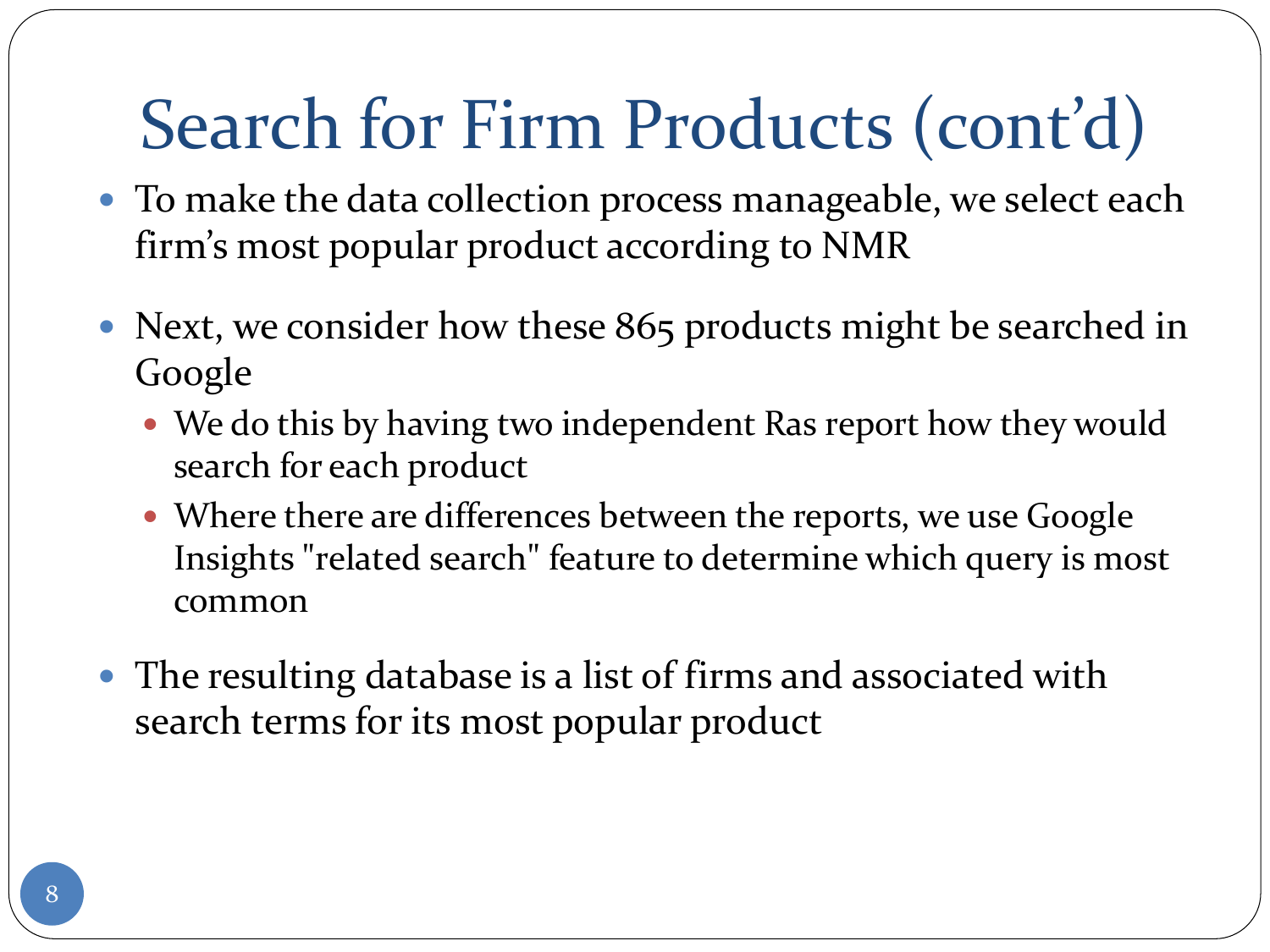### Table 1: Sample of Firms and Search Terms

| Firm                     | <b>Search Term</b>       | Firm                      | <b>Search Term</b>   | Firm                      | <b>Search Term</b>     |
|--------------------------|--------------------------|---------------------------|----------------------|---------------------------|------------------------|
| <b>AMRCORP</b>           | <b>AMERICAN AIRLINES</b> | <b>HANESBRANDS INC</b>    | <b>PLAYTEX</b>       | <b>MIDAS INC</b>          | <b>MIDAS SHOP</b>      |
| <b>ALLERGAN INC</b>      | <b>RESTASIS</b>          | HOME DEPOT INC            | <b>HOME DEPOT</b>    | <b>NAUTILUS INC</b>       | <b>BOWFLEX</b>         |
| <b>AMGEN INC</b>         | <b>NEULASTA</b>          | <b>HONDA MOTOR LTD</b>    | <b>HONDA</b>         | NETFLIX INC               | <b>NETFLIX</b>         |
| <b>APPLE INC</b>         | <b>IPOD</b>              | I H O P CORP NEW          | <b>APPLEBEES</b>     | <b>NEWELL RUBBERMAID</b>  | <b>SHARPIE</b>         |
| <b>ASHLAND INC</b>       | <b>VALVOLINE</b>         | <b>IAC INTERACTIVE</b>    | MATCH.COM            | NUTRISYSTEM INC           | <b>NUTRISYSTEM</b>     |
| <b>AUTOZONE INC</b>      | <b>AUTOZONE</b>          | <b>INTUIT INC</b>         | <b>QUICKEN</b>       | <b>OHIO ART CO</b>        | ETCH A SKETCH          |
| <b>AVAYA INC</b>         | <b>AVAYA</b>             | <b>INVACARE CORP</b>      | <b>INVACARE</b>      | PEPSICO INC               | <b>GATORADE</b>        |
| <b>BEBE STORES INC</b>   | <b>BEBE</b>              | <b>IROBOT CORP</b>        | <b>ROOMBA</b>        | POPULAR INC               | <b>ELOAN</b>           |
| <b>BOSTON BEER INC</b>   | <b>SAMUEL ADAMS</b>      | <b>JARDEN CORP</b>        | <b>FOODSAVER</b>     | PRICELINE COM INC         | PRICELINE.COM          |
| C A INC                  | <b>CA COMPUTER</b>       | <b>JETBLUE AIRWAYS</b>    | <b>JETBLUE</b>       | PROCTER & GAMBLE CO       | <b>FEBREZE</b>         |
| CEC ENTERTAINMENT        | <b>CHUCK E CHEESE</b>    | KIMBERLY CLARK            | <b>KLEENEX</b>       | <b>RC2 CORP</b>           | <b>BOB THE BUILDER</b> |
| COCA COLA CO             | <b>COKE</b>              | <b>KNOT INC</b>           | <b>THE KNOT</b>      | <b>RESEARCH IN MOTION</b> | <b>BLACKBERRY</b>      |
| <b>CONSECO INC</b>       | <b>COLONIAL PENN</b>     | <b>KOHLS CORP</b>         | <b>KOHLS</b>         | <b>RUBY TUESDAY INC</b>   | <b>RUBY TUESDAY</b>    |
| DELL INC                 | <b>DELL</b>              | <b>KONAMI CORP</b>        | <b>KONAMI</b>        | <b>SARA LEE CORP</b>      | <b>HILLSHIRE FARMS</b> |
| DIAMOND FOODS INC        | <b>EMERALD NUTS</b>      | <b>KRAFT FOODS INC</b>    | <b>OREO</b>          | <b>SEPRACOR INC</b>       | <b>LUNESTA</b>         |
| <b>EARTHLINK INC</b>     | <b>PEOPLEPC</b>          | <b>KROGER COMPANY</b>     | <b>FRED MEYER</b>    | <b>SUPERVALU INC</b>      | <b>ALBERTSONS</b>      |
| <b>EBAY INC</b>          | <b>EBAY</b>              | L C A VISION INC          | <b>LASIKPLUS</b>     | <b>TIVO INC</b>           | <b>TIVO</b>            |
| <b>ECOLAB INC</b>        | <b>NASCAR AUTOCARE</b>   | <b>LEVITT CORP FLA</b>    | <b>BOWDEN HOMES</b>  | TREE COM INC              | <b>LENDINGTREE</b>     |
| <b>ENDOCARE INC</b>      | <b>CRYOCARE</b>          | LIZ CLAIBORNE INC         | <b>LIZ CLAIBORNE</b> | <b>UALCORP</b>            | <b>UNITED AIRLINES</b> |
| <b>EVERCORE PARTNERS</b> | NATIONAL ENQUIRER        | <b>LO JACK CORP</b>       | <b>LOJACK</b>        | UNITED ONLINE INC         | <b>NETZERO</b>         |
| <b>FEDEX CORP</b>        | <b>FEDEX</b>             | <b>MACYS INC</b>          | <b>MACYS</b>         | <b>VFCORP</b>             | <b>WRANGLER JEANS</b>  |
| <b>GANNETT INC</b>       | <b>CAREERBUILDER</b>     | <b>MASCO CORP</b>         | <b>DELTA FAUCETS</b> | <b>VIVENDI</b>            | <b>ACTIVISION</b>      |
| <b>GAP INC</b>           | <b>OLD NAVY</b>          | <b>MCDONALDS CORP</b>     | <b>MCDONALDS</b>     | <b>WYETH</b>              | <b>ADVIL</b>           |
| <b>GARMIN LTD</b>        | <b>GARMIN</b>            | <b>MERCK &amp; CO INC</b> | <b>SINGULAIR</b>     | YAHOO INC                 | YAHOO                  |
| <b>GENERAL MILLS INC</b> | <b>CHEERIOS</b>          | MICROSOFT CORP            | <b>MICROSOFT</b>     | YUM BRANDS INC            | <b>PIZZA HUT</b>       |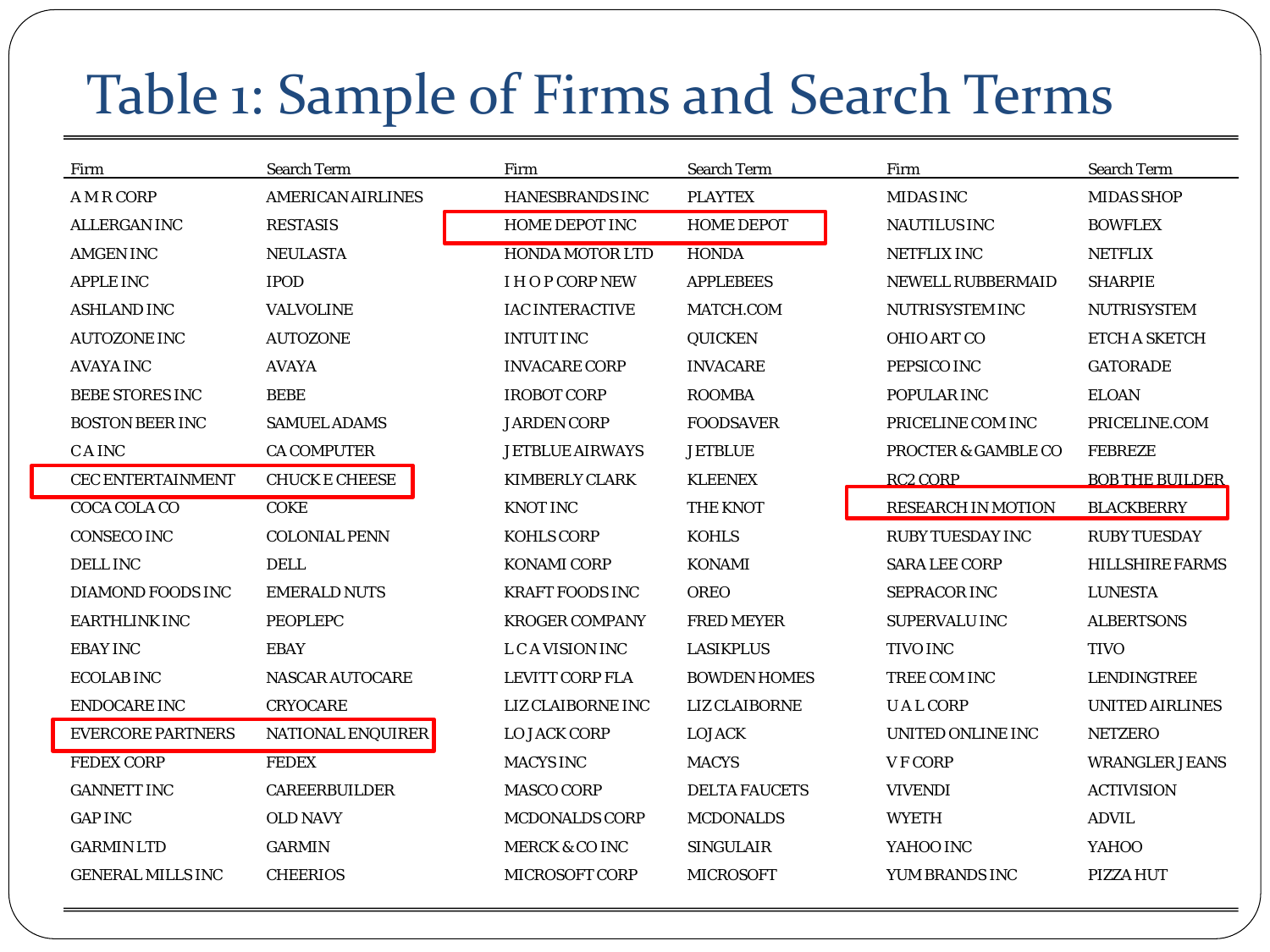#### **Google** Insights for Search

Help | Sign in | | Download as CSV | English (US)  $\blacktriangledown$ 

|                                                           | <b>PLOTO</b>                                                                                                                            |                                                                                         |                         |                        |
|-----------------------------------------------------------|-----------------------------------------------------------------------------------------------------------------------------------------|-----------------------------------------------------------------------------------------|-------------------------|------------------------|
| <b>Compare by</b>                                         | <b>Search terms</b>                                                                                                                     | <b>Filter</b>                                                                           |                         |                        |
| ◉<br>Search terms<br>O<br>Locations<br><b>Time Ranges</b> | Tip: Use the plus sign to indicate OR. (tennis + squash)<br>• CHUCK E CHEESE<br>+ Add search term                                       | Web Search<br>Worldwide<br>2004 - present<br>$\checkmark$<br><b>All Categories</b><br>▼ |                         | Search                 |
| Worldwide, 2004 - present                                 | Web Search Interest: chuck e cheese<br>Categories: Food & Drink (50-75%), Shopping (10-25%), Local (0-10%), Entertainment (0-10%), more |                                                                                         |                         |                        |
| Interest over time                                        |                                                                                                                                         |                                                                                         | $\Box$ Forecast $\odot$ | News headlines         |
|                                                           |                                                                                                                                         |                                                                                         |                         | How can I see numbers? |
|                                                           |                                                                                                                                         |                                                                                         |                         |                        |
|                                                           |                                                                                                                                         |                                                                                         |                         |                        |

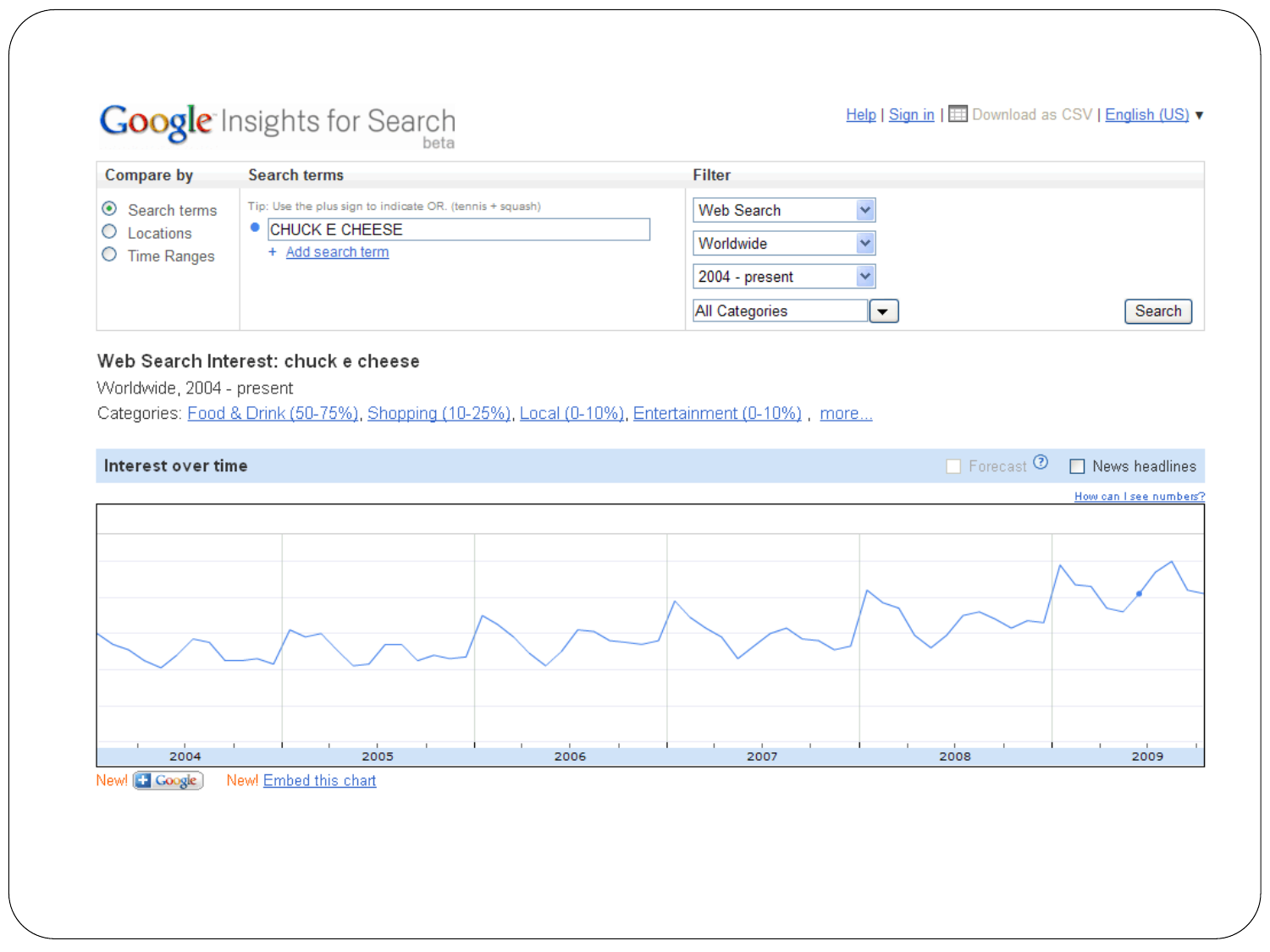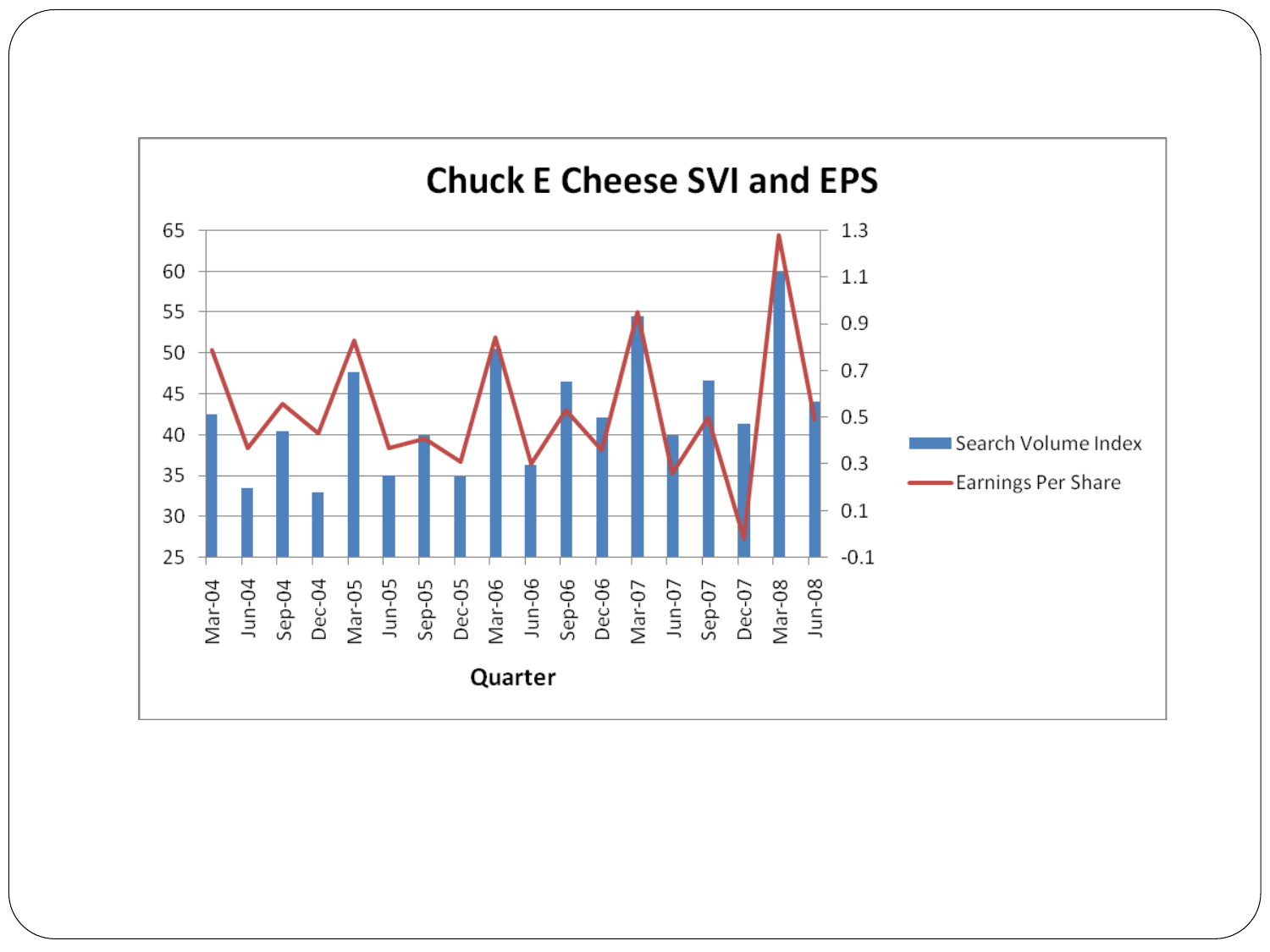#### Table 3: Revenue Surprise

|                                                                                                       | Dependent Variable: Revenue Surprise         |                                              |                                              |                                              |                                              |                                              |                                              |                                             |
|-------------------------------------------------------------------------------------------------------|----------------------------------------------|----------------------------------------------|----------------------------------------------|----------------------------------------------|----------------------------------------------|----------------------------------------------|----------------------------------------------|---------------------------------------------|
| <b>SVI Change</b>                                                                                     | $0.825***$<br>(0.084)                        | $0.823***$<br>(0.085)                        | $0.875***$<br>(0.088)                        | $0.878***$<br>(0.088)                        | $0.873***$<br>(0.088)                        | $0.875***$<br>(0.088)                        | $0.875***$<br>(0.088)                        | $0.919***$<br>(0.082)                       |
| <b>Size</b>                                                                                           |                                              | $0.023***$<br>(0.005)                        | $0.023***$<br>(0.005)                        | $0.025***$<br>(0.005)                        | $0.023***$<br>(0.005)                        | $0.023***$<br>(0.005)                        | $0.020***$<br>(0.005)                        | $0.026***$<br>(0.006)                       |
| Market-to-Book                                                                                        |                                              |                                              | 0.006<br>(0.007)                             | 0.006<br>(0.007)                             | 0.003<br>(0.005)                             | 0.003<br>(0.005)                             | 0.001<br>(0.004)                             | 0.003<br>(0.006)                            |
| <b>Turnover</b>                                                                                       |                                              |                                              |                                              | $-0.015***$<br>(0.005)                       | $-0.013**$<br>(0.005)                        | $-0.012**$<br>(0.005)                        | $-0.012**$<br>(0.005)                        | $-0.011*$<br>(0.006)                        |
| <b>Prior Return</b>                                                                                   |                                              |                                              |                                              |                                              | $0.410***$<br>(0.085)                        | $0.407***$<br>(0.085)                        | $0.364***$<br>(0.084)                        | $0.536***$<br>(0.083)                       |
| <b>Institutional Ownership</b>                                                                        |                                              |                                              |                                              |                                              |                                              | $-0.014$<br>(0.010)                          | $-0.013$<br>(0.010)                          | $-0.015*$<br>(0.009)                        |
| <b>Firm Guidance: Negative</b>                                                                        |                                              |                                              |                                              |                                              |                                              |                                              | $-0.191***$<br>(0.045)                       | $-0.172***$<br>(0.046)                      |
| Firm Guidance: Neutral                                                                                |                                              |                                              |                                              |                                              |                                              |                                              | $0.066*$<br>(0.034)                          | $0.077**$<br>(0.035)                        |
| <b>Firm Guidance: Positive</b>                                                                        |                                              |                                              |                                              |                                              |                                              |                                              | $0.273***$<br>(0.052)                        | $0.291***$<br>(0.054)                       |
| Lag(Revenue Surprise)                                                                                 |                                              |                                              |                                              |                                              |                                              |                                              |                                              | $-0.260***$<br>(0.013)                      |
| <b>Industry Fixed Effects</b><br><b>Year Fixed Effects</b><br><b>Observations</b><br><b>R-Squared</b> | <b>YES</b><br><b>YES</b><br>11727<br>0.02794 | <b>YES</b><br><b>YES</b><br>11408<br>0.02975 | <b>YES</b><br><b>YES</b><br>10699<br>0.03327 | <b>YES</b><br><b>YES</b><br>10692<br>0.03363 | <b>YES</b><br><b>YES</b><br>10692<br>0.03637 | <b>YES</b><br><b>YES</b><br>10667<br>0.03674 | <b>YES</b><br><b>YES</b><br>10667<br>0.04097 | <b>YES</b><br><b>YES</b><br>10642<br>0.1068 |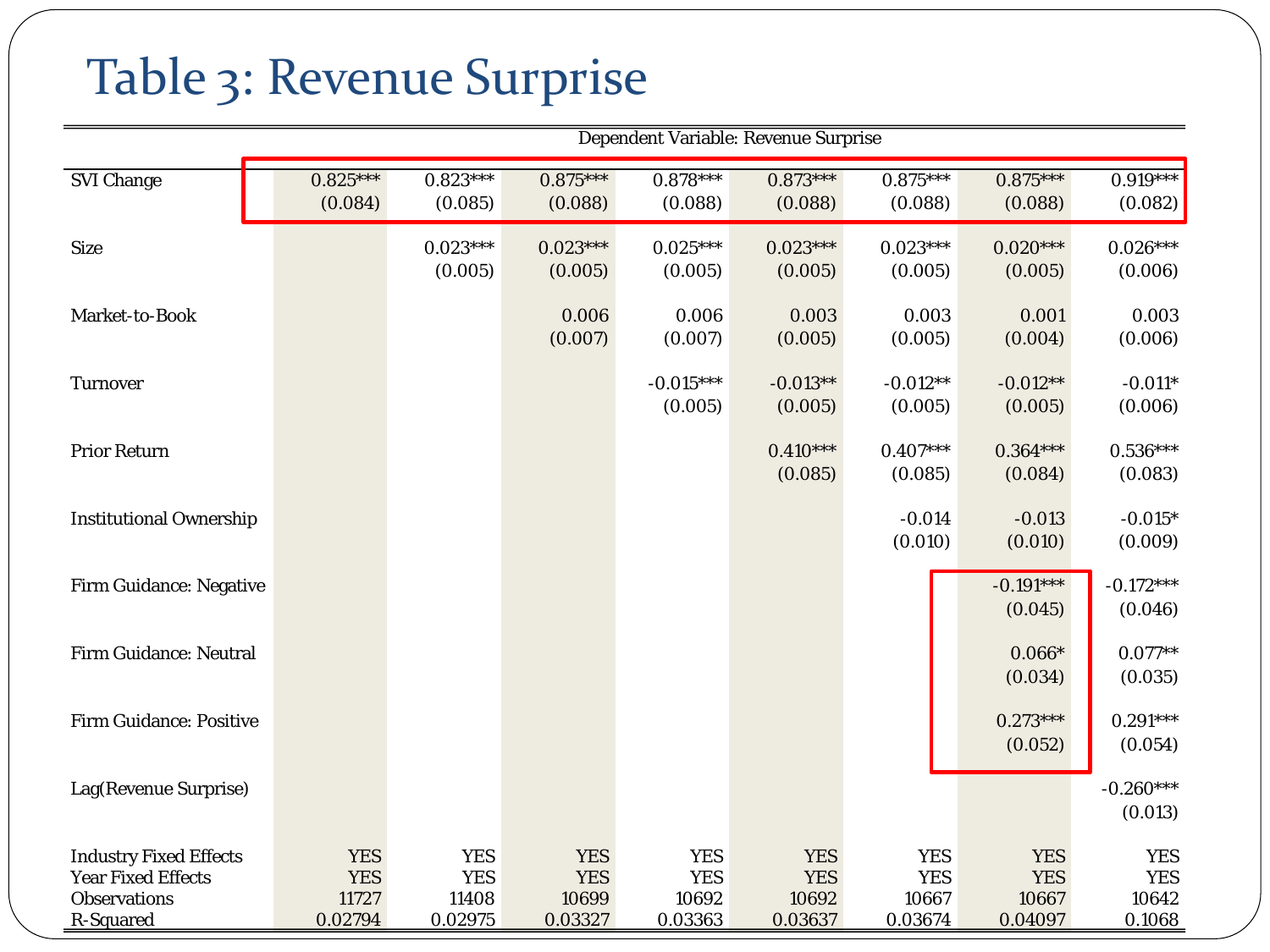#### Table 3: Revenue Surprise (Seasonally-Adjusted)

|                                                                                                | Dependent Variable: Revenue Surprise (Seasonally Adjusted) |                                             |                                             |                                             |                                             |                                             |                                             |                                            |
|------------------------------------------------------------------------------------------------|------------------------------------------------------------|---------------------------------------------|---------------------------------------------|---------------------------------------------|---------------------------------------------|---------------------------------------------|---------------------------------------------|--------------------------------------------|
| <b>SVI Change</b>                                                                              | $0.487***$<br>(0.094)                                      | $0.417***$<br>(0.092)                       | $0.394***$<br>(0.095)                       | $0.402***$<br>(0.095)                       | $0.370***$<br>(0.092)                       | $0.366***$<br>(0.092)                       | $0.357***$<br>(0.091)                       | $0.116***$<br>(0.049)                      |
| <b>Size</b>                                                                                    |                                                            | $0.079***$<br>(0.012)                       | $0.075***$<br>(0.012)                       | $0.079***$<br>(0.013)                       | $0.074***$<br>(0.013)                       | $0.074***$<br>(0.013)                       | $0.068***$<br>(0.013)                       | $0.025***$<br>(0.006)                      |
| Market-to-Book                                                                                 |                                                            |                                             | 0.041<br>(0.030)                            | 0.042<br>(0.031)                            | 0.034<br>(0.026)                            | 0.033<br>(0.026)                            | 0.032<br>(0.025)                            | 0.011<br>(0.009)                           |
| <b>Turnover</b>                                                                                |                                                            |                                             |                                             | $-0.024*$<br>(0.012)                        | $-0.018$<br>(0.013)                         | $-0.015$<br>(0.014)                         | $-0.014$<br>(0.014)                         | $-0.016**$<br>(0.007)                      |
| <b>Prior Return</b>                                                                            |                                                            |                                             |                                             |                                             | $0.909***$<br>(0.101)                       | $0.909***$<br>(0.101)                       | $0.884***$<br>(0.100)                       | $0.479***$<br>(0.065)                      |
| <b>Institutional Ownership</b>                                                                 |                                                            |                                             |                                             |                                             |                                             | $-0.035$<br>(0.032)                         | $-0.034$<br>(0.032)                         | $0.021*$<br>(0.011)                        |
| <b>Firm Guidance: Negative</b>                                                                 |                                                            |                                             |                                             |                                             |                                             |                                             | $-0.116*$<br>(0.069)                        | $-0.149***$<br>(0.039)                     |
| Firm Guidance: Neutral                                                                         |                                                            |                                             |                                             |                                             |                                             |                                             | $0.181***$<br>(0.055)                       | $0.058**$<br>(0.029)                       |
| <b>Firm Guidance: Positive</b>                                                                 |                                                            |                                             |                                             |                                             |                                             |                                             | $0.302***$<br>(0.068)                       | $0.168***$<br>(0.042)                      |
| Lag(Revenue Surprise)                                                                          |                                                            |                                             |                                             |                                             |                                             |                                             |                                             | $0.614***$<br>(0.012)                      |
| <b>Industry Fixed Effects</b><br><b>Year Fixed Effects</b><br><b>Observations</b><br>R-Squared | <b>YES</b><br><b>YES</b><br>9516<br>0.04639                | <b>YES</b><br><b>YES</b><br>9437<br>0.06342 | <b>YES</b><br><b>YES</b><br>8857<br>0.06803 | <b>YES</b><br><b>YES</b><br>8857<br>0.08062 | <b>YES</b><br><b>YES</b><br>8837<br>0.08086 | <b>YES</b><br><b>YES</b><br>8837<br>0.08086 | <b>YES</b><br><b>YES</b><br>8837<br>0.08574 | <b>YES</b><br><b>YES</b><br>8802<br>0.4236 |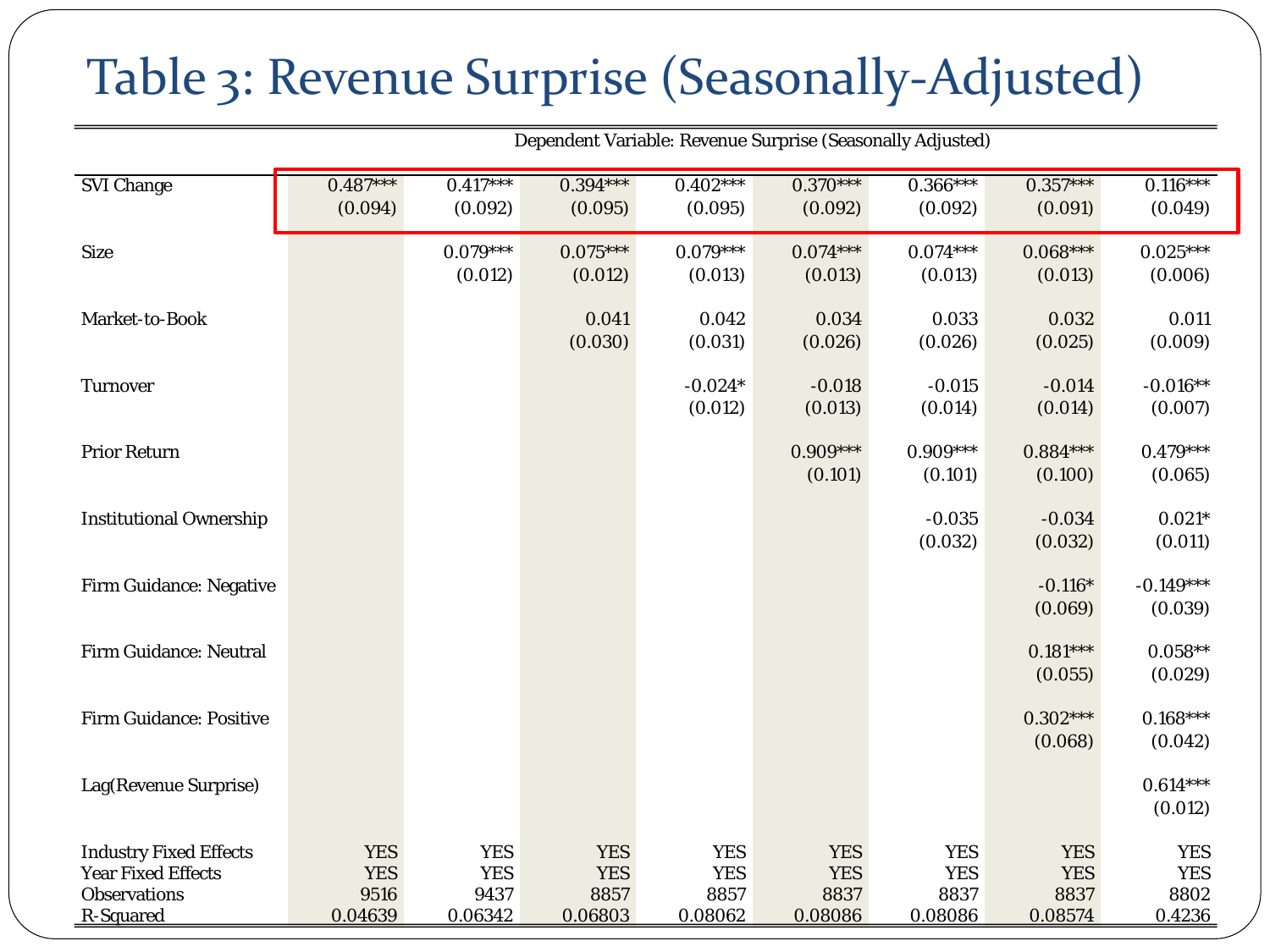### Table 4: Time-Series Earnings Surprise

|                                | <b>Dependent Variable:</b> |                        |  |  |  |
|--------------------------------|----------------------------|------------------------|--|--|--|
|                                | <b>SUE</b>                 | SUE - no special items |  |  |  |
| <b>SVI Change</b>              | $1.221**$                  | $0.383*$               |  |  |  |
|                                | (0.603)                    | (0.238)                |  |  |  |
| <b>Size</b>                    | $-0.030$                   | 0.000                  |  |  |  |
|                                | (0.075)                    | (0.049)                |  |  |  |
| Market-to-Book                 | $0.271***$                 | $0.207***$             |  |  |  |
|                                | (0.084)                    | (0.070)                |  |  |  |
| <b>Turnover</b>                | $-0.697***$                | $-0.479***$            |  |  |  |
|                                | (0.266)                    | (0.180)                |  |  |  |
| <b>Prior Return</b>            | $7.632***$                 | $3.692***$             |  |  |  |
|                                | (2.493)                    | (0.849)                |  |  |  |
| <b>Institutional Ownership</b> | $1.790**$                  | $1.209**$              |  |  |  |
|                                | (0.755)                    | (0.563)                |  |  |  |
| <b>Firm Guidance: Negative</b> | 0.020                      | $-0.169$               |  |  |  |
|                                | (0.256)                    | (0.130)                |  |  |  |
| <b>Firm Guidance: Neutral</b>  | 0.087                      | $-0.109$               |  |  |  |
|                                | (0.258)                    | (0.202)                |  |  |  |
| <b>Firm Guidance: Positive</b> | $0.816**$                  | $0.411**$              |  |  |  |
|                                | (0.371)                    | (0.187)                |  |  |  |
| Lag(SUE)                       | 0.049                      | 0.027                  |  |  |  |
|                                | (0.041)                    | (0.027)                |  |  |  |
|                                |                            |                        |  |  |  |
| <b>Industry Fixed Effects</b>  | <b>YES</b>                 | <b>YES</b>             |  |  |  |
| <b>Year Fixed Effects</b>      | <b>YES</b>                 | <b>YES</b>             |  |  |  |
| <b>Observations</b>            | 7225                       | 7231                   |  |  |  |
| R-Squared                      | 0.03282                    | 0.04829                |  |  |  |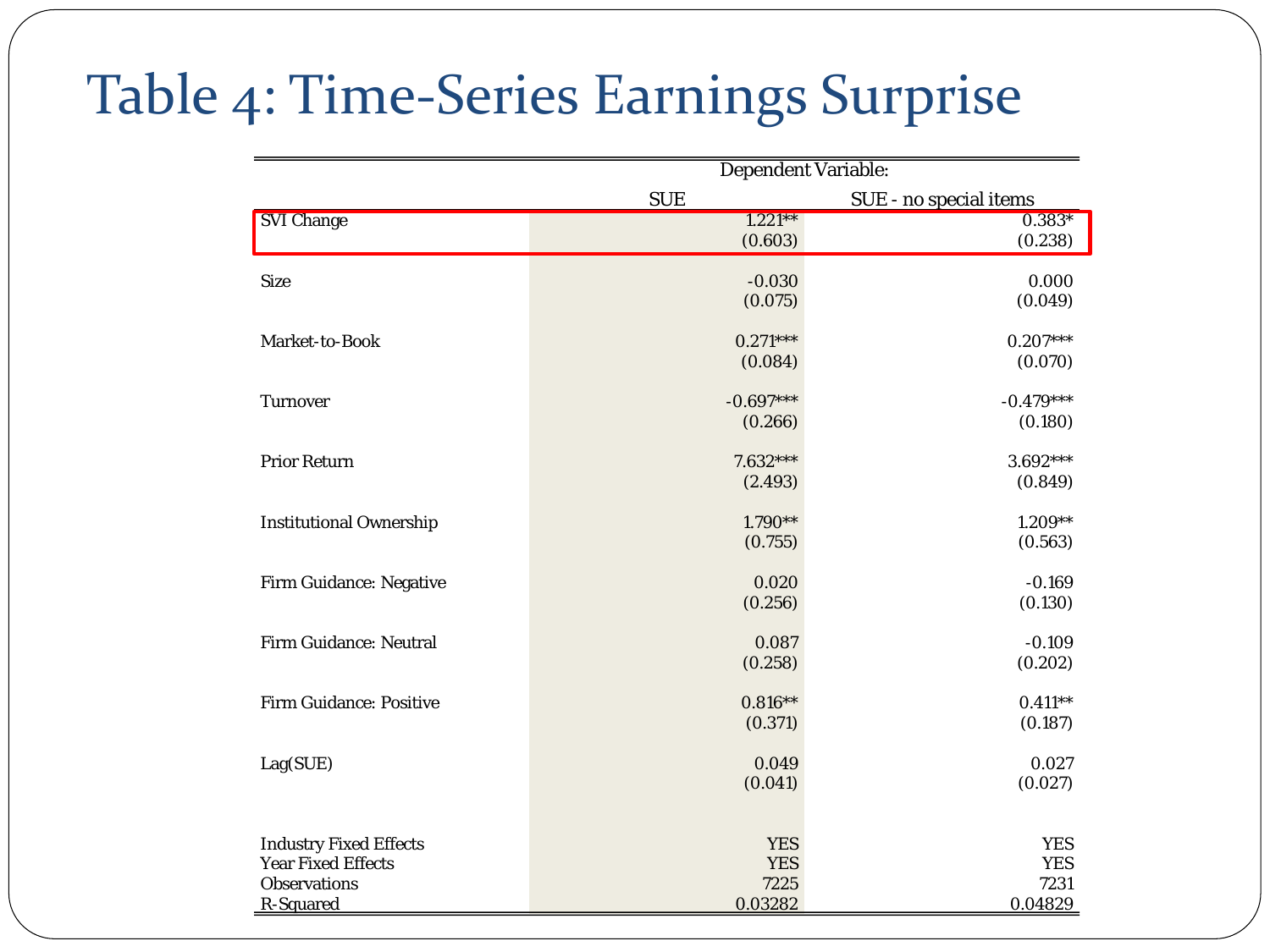### Table 5: Analyst Earnings Surprise

|                                | <b>ALL FIRMS</b> | <b>Low Dispersion Firms</b> | <b>High Dispersion Firms</b> |
|--------------------------------|------------------|-----------------------------|------------------------------|
| <b>SVI Change</b>              | $0.098*$         | $-0.017$                    | $0.134*$                     |
|                                | (0.052)          | (0.015)                     | (0.081)                      |
| <b>Size</b>                    | $0.028**$        | 0.000                       | $0.039*$                     |
|                                | (0.013)          | (0.006)                     | (0.020)                      |
| Market-to-Book                 | 0.010            | $-0.008**$                  | 0.042                        |
|                                | (0.014)          | (0.004)                     | (0.027)                      |
| <b>Turnover</b>                | $-0.033$         | $-0.018$                    | $-0.046$                     |
|                                | (0.023)          | (0.013)                     | (0.032)                      |
| <b>Prior Return</b>            | $0.411***$       | $0.249**$                   | $0.418*$                     |
|                                | (0.143)          | (0.105)                     | (0.213)                      |
| <b>Institutional Ownership</b> | 0.167            | $-0.079$                    | 0.226                        |
|                                | (0.129)          | (0.060)                     | (0.175)                      |
| <b>Firm Guidance: Negative</b> | $0.073***$       | $-0.005$                    | $0.134***$                   |
|                                | (0.026)          | (0.018)                     | (0.048)                      |
| <b>Firm Guidance: Neutral</b>  | 0.005            | $-0.008$                    | 0.026                        |
|                                | (0.034)          | (0.010)                     | (0.103)                      |
| <b>Firm Guidance: Positive</b> | $0.105***$       | $0.034*$                    | $0.173***$                   |
|                                | (0.033)          | (0.017)                     | (0.062)                      |
| Lag(SUE)                       | 0.009            | $0.037**$                   | 0.002                        |
|                                | (0.007)          | (0.016)                     | (0.005)                      |
|                                |                  |                             |                              |
| <b>Industry Fixed Effects</b>  | <b>YES</b>       | <b>YES</b>                  | <b>YES</b>                   |
| <b>Year Fixed Effects</b>      | <b>YES</b>       | <b>YES</b>                  | <b>YES</b>                   |
| <b>Observations</b>            | 6595             | 3330                        | 3131                         |
| R-Squared                      | 0.03052          | 0.05533                     | 0.0324                       |

Dependent Variable: Analyst Earnings Surprise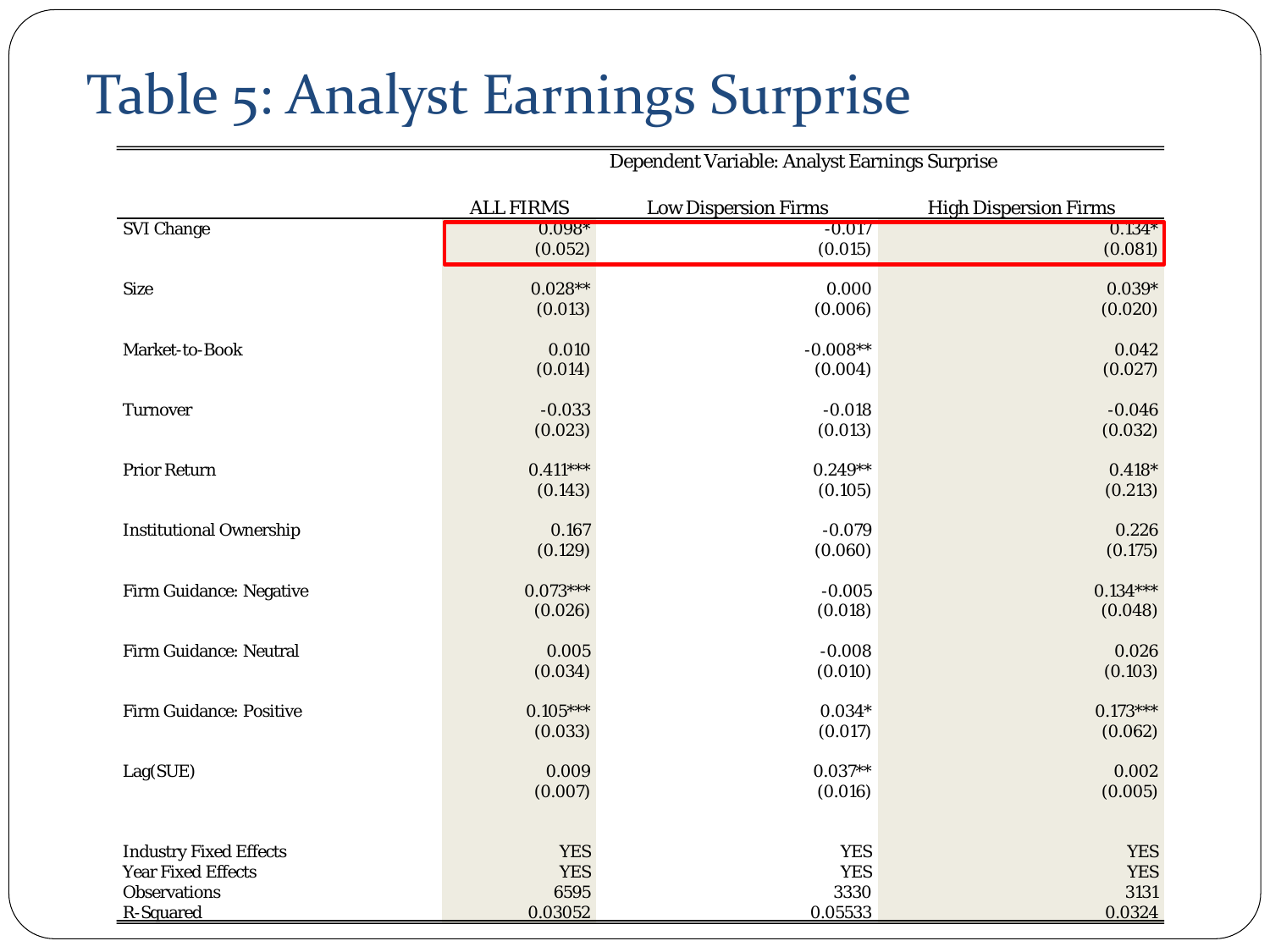### Table 6: Announcement Return

|                                 | Dependent Variable: Announcement Return |                      |                      |  |  |
|---------------------------------|-----------------------------------------|----------------------|----------------------|--|--|
| <b>SVI Change</b>               | 95.086***                               | $102.041***$         | 78.377**             |  |  |
|                                 | (36.017)                                | (36.617)             | (34.864)             |  |  |
| <b>Size</b>                     | 1.762                                   | 2.155                | $-1.870$             |  |  |
|                                 | (4.637)                                 | (4.647)              | (4.551)              |  |  |
| Market-to-Book                  | $-6.642$                                | $-4.855*$            | $-6.278*$            |  |  |
|                                 | (9.820)                                 | (2.825)              | (3.298)              |  |  |
| <b>Turnover</b>                 | $-8.481$                                | $-4.666$             | $-9.427$             |  |  |
|                                 | (8.310)                                 | (8.000)              | (7.896)              |  |  |
| <b>Prior Return</b>             | $-94.012$                               | $-143.205**$         | $-143.368**$         |  |  |
|                                 | (69.756)                                | (71.201)             | (70.946)             |  |  |
| <b>Institutional Ownership</b>  | 91.723*                                 | 75.246               | 93.379**             |  |  |
|                                 | (46.869)                                | (46.453)             | (46.252)             |  |  |
| Firm Guidance: Negative         | $-11.951$                               | $-8.077$             | $-10.165$            |  |  |
|                                 | (27.925)                                | (27.440)             | (27.484)             |  |  |
| Firm Guidance: Neutral          | $-24.052$                               | $-28.790$            | $-39.804$            |  |  |
|                                 | (25.627)                                | (25.539)             | (25.476)             |  |  |
| <b>Firm Guidance: Positive</b>  | $-6.114$                                | $-9.727$             | $-23.319$            |  |  |
|                                 | (35.828)                                | (35.809)             | (35.375)             |  |  |
| Lag(SUE)                        | $-1.339$<br>(0.990)                     |                      |                      |  |  |
| <b>Current SUE</b>              |                                         | 25.934***<br>(4.982) |                      |  |  |
| <b>Current Revenue Surprise</b> |                                         |                      | 57.891***<br>(7.107) |  |  |
| <b>Industry Fixed Effects</b>   | <b>YES</b>                              | <b>YES</b>           | <b>YES</b>           |  |  |
| <b>Year Fixed Effects</b>       | <b>YES</b>                              | <b>YES</b>           | <b>YES</b>           |  |  |
| <b>Observations</b>             | 7244                                    | 7349                 | 7345                 |  |  |
| R-Squared                       | 0.004551                                | 0.01062              | 0.01459              |  |  |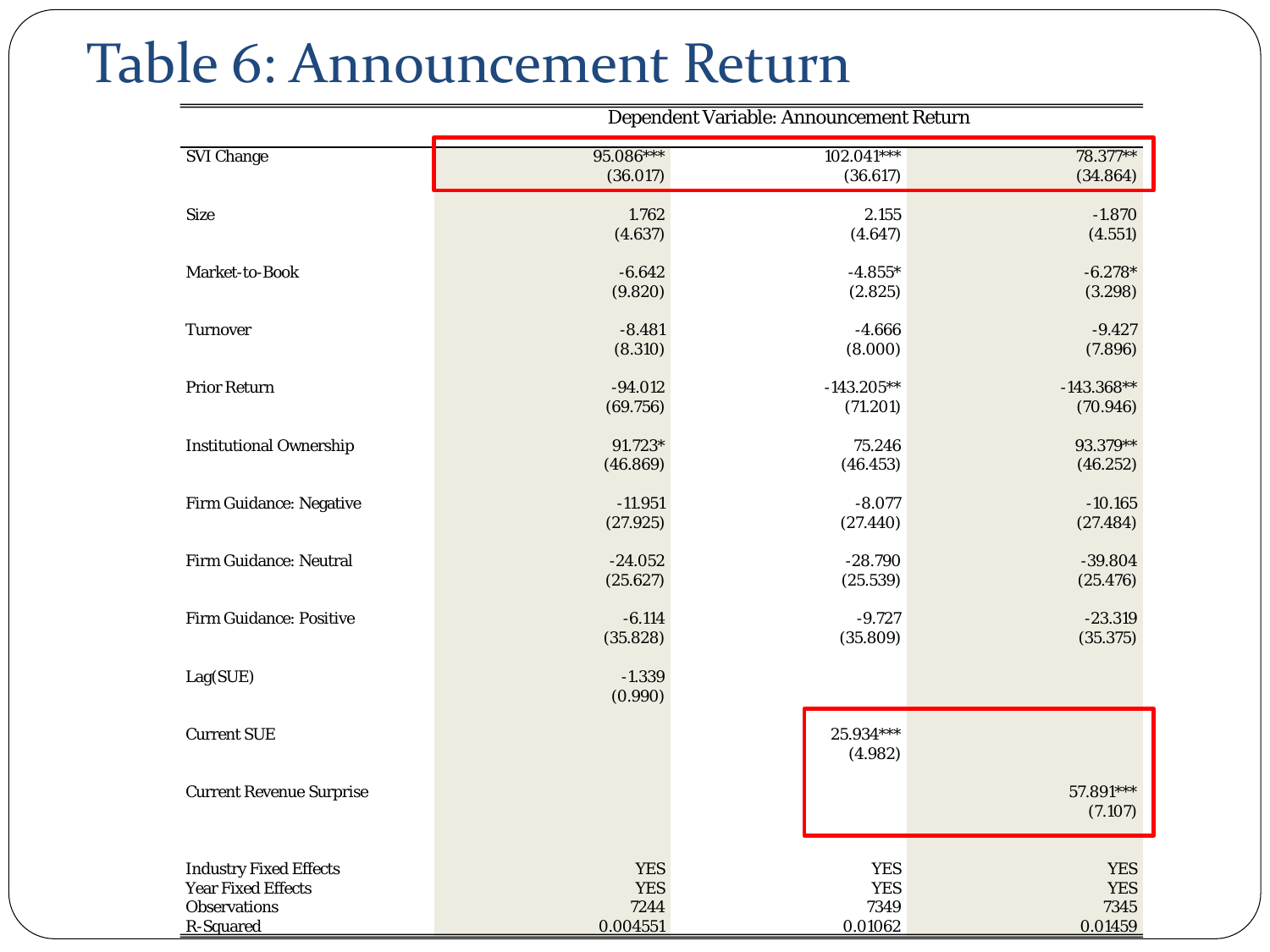#### Conclusion

- Find evidence that search volume predicts revenue and earnings surprises as well as announcement returns
- Suggests search volume is a value-relevant leading indicator of firm fundamentals
- Future work could identify key situations in which search volume may be most helpful (very little alternative information)
	- New product introductions
	- Example: The Nissan Leaf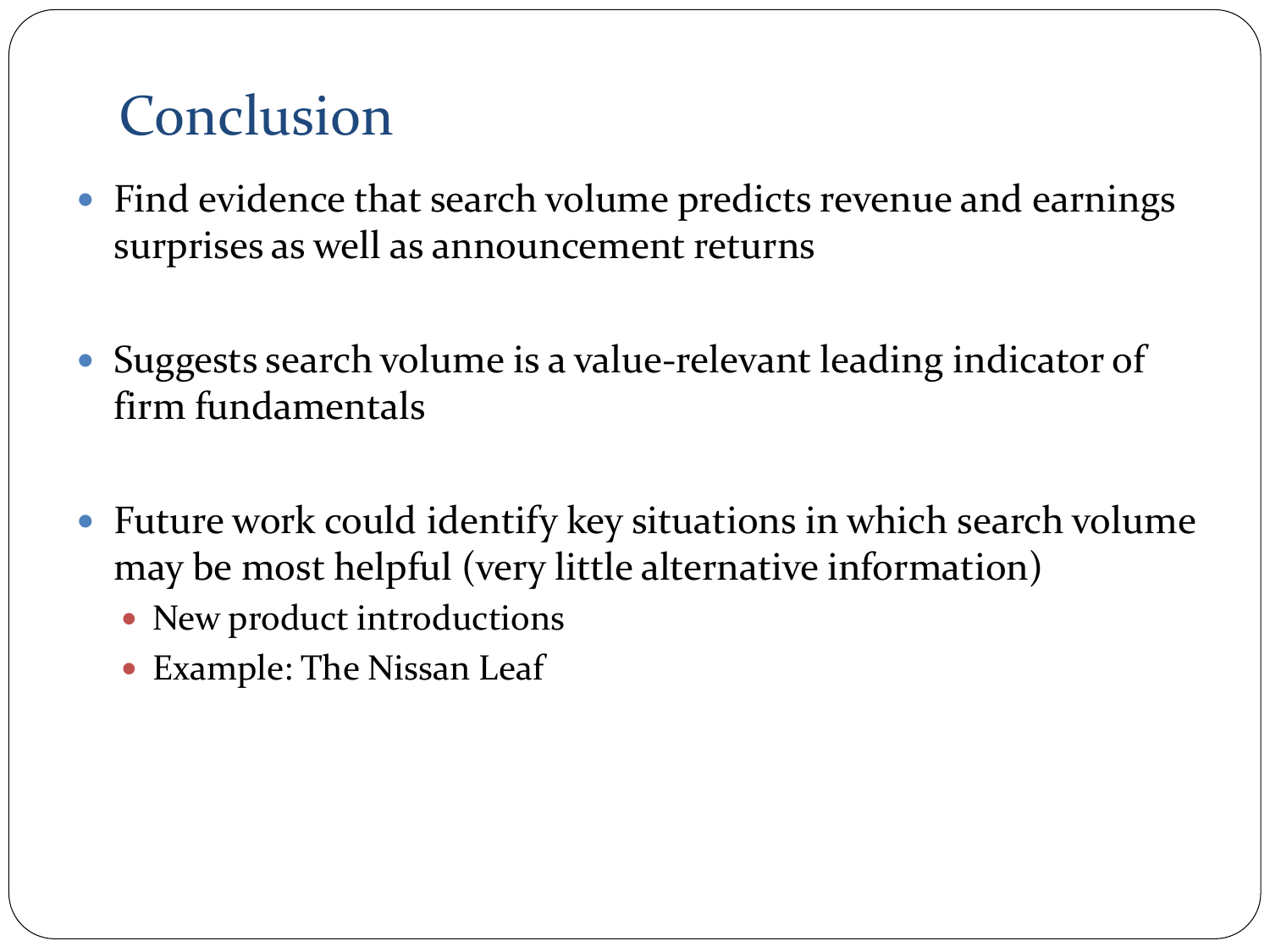### Nissan Sales and Search Volume (FY '09)

|        | Sales (millions) Relative Search |         |
|--------|----------------------------------|---------|
| Versa  | \$479.47                         | 28.77%  |
| Sentra | \$541.77                         | 47.95%  |
| Maxima | \$749.38                         | 75.34%  |
| Altima | \$2,410.70                       | 100.00% |